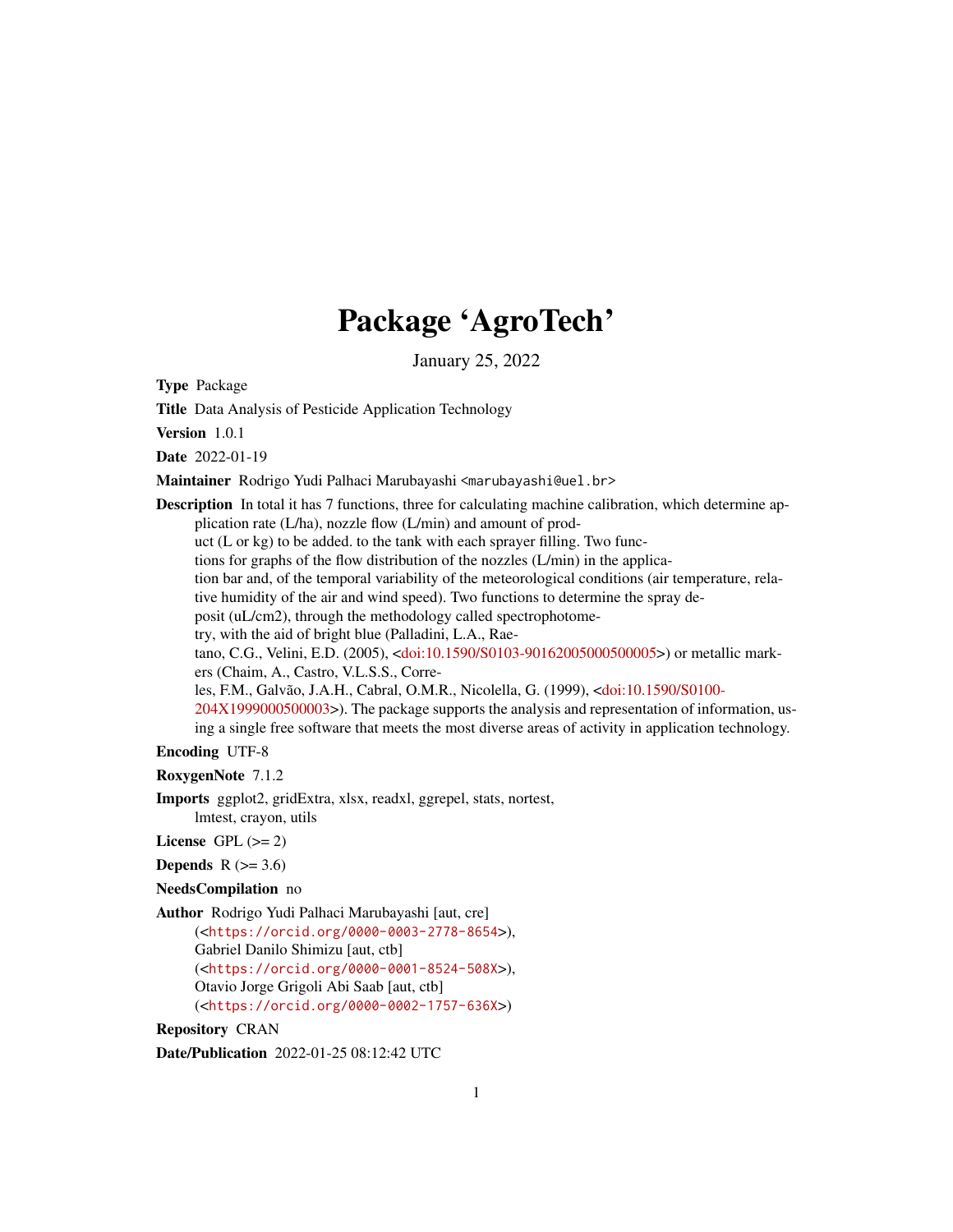## <span id="page-1-0"></span>R topics documented:

| Index |  |
|-------|--|
|       |  |
|       |  |
|       |  |
|       |  |
|       |  |
|       |  |
|       |  |
|       |  |
|       |  |
|       |  |
|       |  |

## example\_markblue *Dataset: Example markblue*

#### Description

The data are part of an experiment that studied the spray deposit

#### Usage

```
data(example_markblue)
```
#### Format

data.frame containing data set

curva Vector with curves

TRATAMENTO Numeric vector with treatment

repe Numeric vector with repetition

Abs Numeric vector with absorbance

area Numeric vector with area

#### Author(s)

Rodrigo Yudi Palhaci Marubayashi, <marubayashi@uel.br> Gabriel Danilo Shimizu

Otavio Jorge Grigoli Abi Saab

## Examples

data(example\_markblue)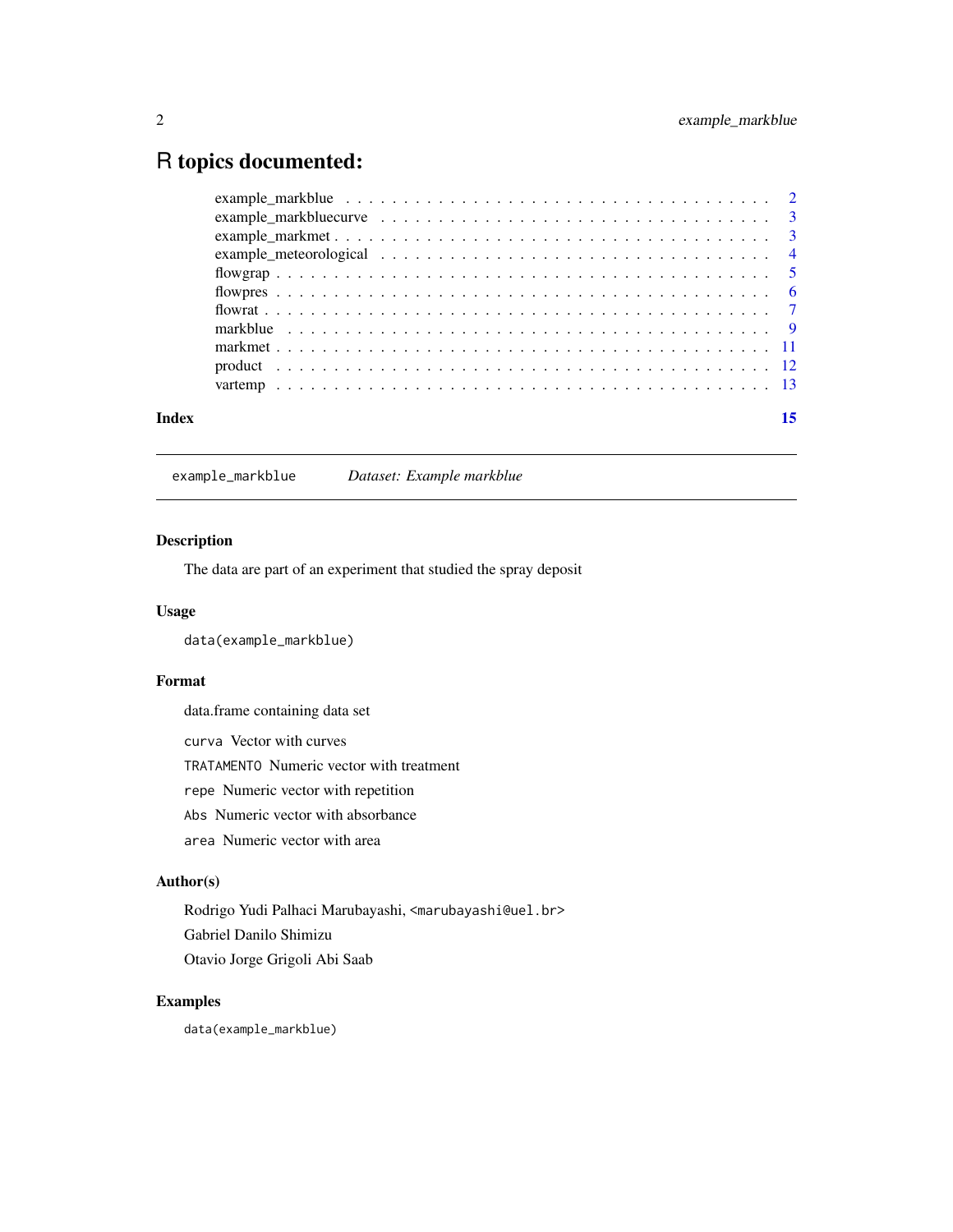<span id="page-2-0"></span>example\_markbluecurve *Dataset: Example markbluecurve*

### Description

The data are part of an experiment that studied the spray deposit

#### Usage

data(example\_markbluecurve)

## Format

data.frame containing data set

curva Vector with curve Amostra Numeric vector with sample Abs Numeric vector with absorbance ppm Numeric vector with concentration

#### Author(s)

Rodrigo Yudi Palhaci Marubayashi, <marubayashi@uel.br> Gabriel Danilo Shimizu Otavio Jorge Grigoli Abi Saab

## Examples

data(example\_markbluecurve)

example\_markmet *Dataset: Example markmet*

## Description

The data are part of an experiment that studied the spray deposit

#### Usage

data(example\_markmet)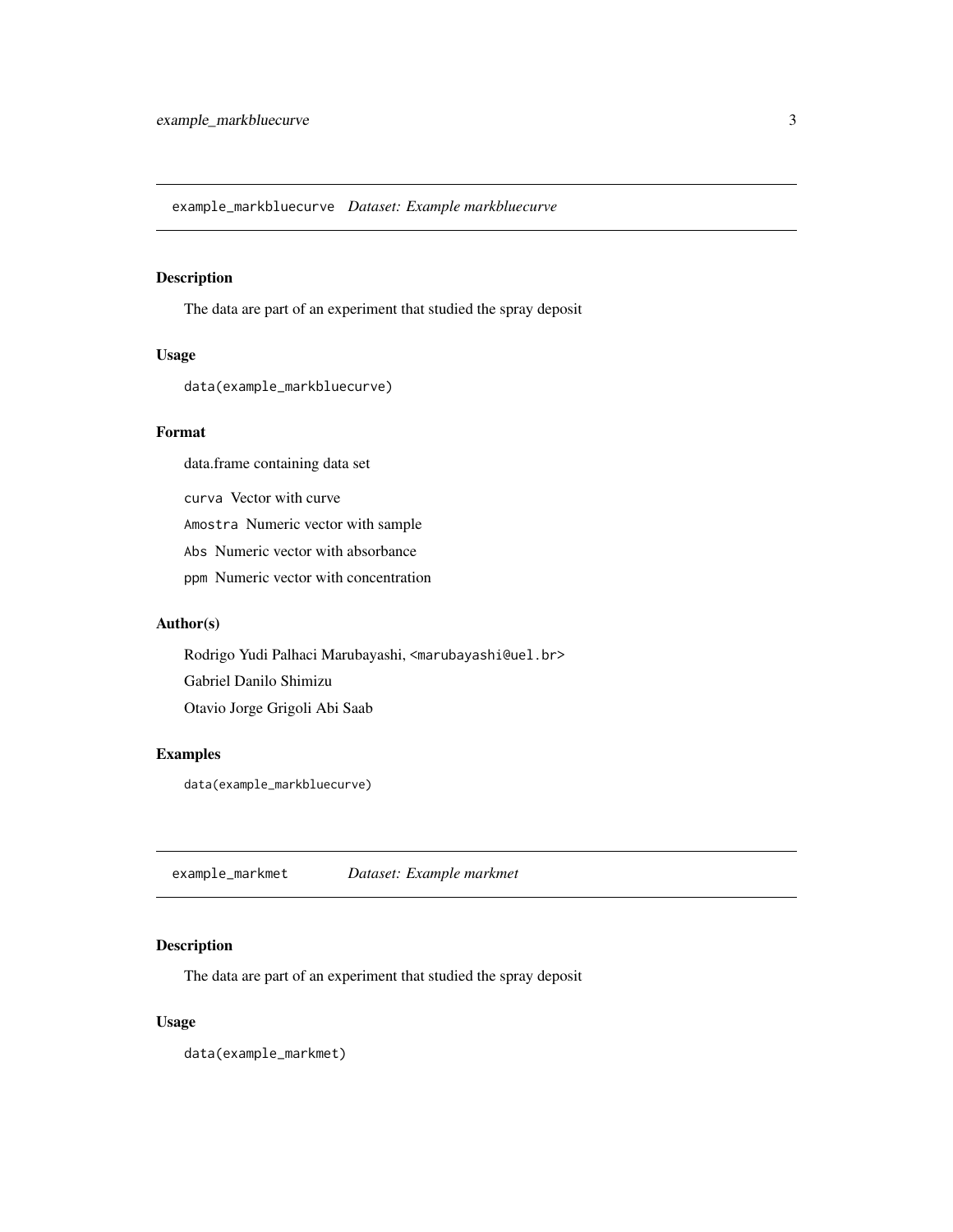## Format

data.frame containing data set

trat Vector with treatment

repe Numeric vector with repetition

ppm Numeric vector with concentration

## Author(s)

Rodrigo Yudi Palhaci Marubayashi, <marubayashi@uel.br> Gabriel Danilo Shimizu Otavio Jorge Grigoli Abi Saab

#### Examples

data(example\_markmet)

example\_meteorological

*Dataset: Example meteorological*

## Description

The data come from a meteorological station on a rural property in the city of Rolandia/PR

#### Usage

```
data("example_meteorological")
```
## Format

data.frame containing data set

tempo Numeric vector with time

temp Numeric vector with air temperature

ur Numeric vector with relative humidity

vento Numeric vector with wind speed

#### Author(s)

Rodrigo Yudi Palhaci Marubayashi, <marubayashi@uel.br> Gabriel Danilo Shimizu Otavio Jorge Grigoli Abi Saab

#### Examples

data(example\_meteorological)

<span id="page-3-0"></span>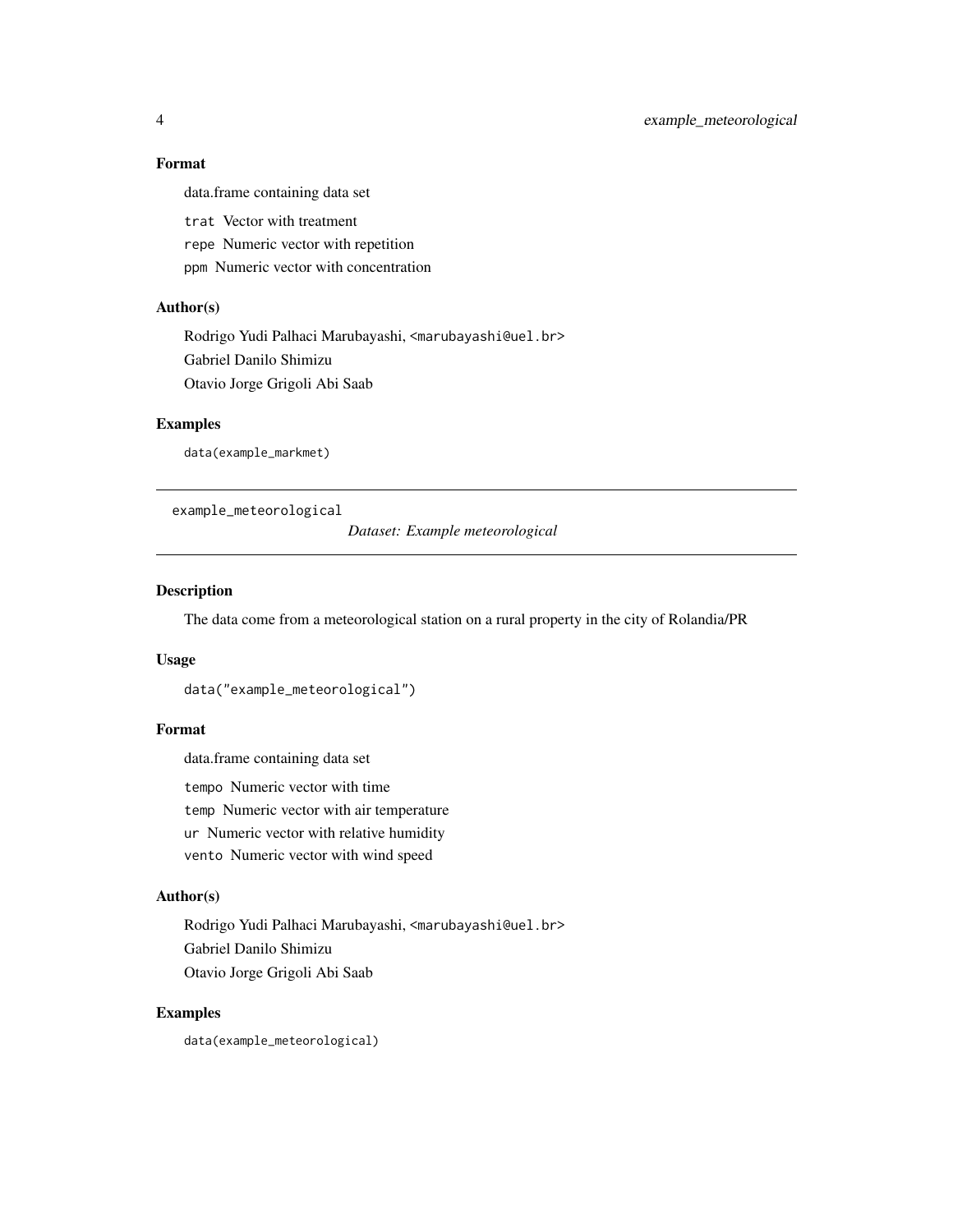<span id="page-4-0"></span>

## Description

This is a function to check the conditions of the spray nozzles

#### Usage

```
flowgrap(
  file,
 pointsize = 3.5,
 xsup = 1.1,
 xinf = 0.9,
 pointcolor = "red",
 xlab = "Nozzle number",
 ylab = NA
)
```
## Arguments

| file       | Numerical vector with the flows  |
|------------|----------------------------------|
| pointsize  | Point size ( <i>default</i> 3.5) |
| xsup       | Upper limit                      |
| xinf       | <b>Bottom</b> limit              |
| pointcolor | Point color (red)                |
| xlab       | x axis legend                    |
| ylab       | y axis legend                    |

#### Value

Returns graph of ggplot2

## Author(s)

Rodrigo Yudi Palhaci Marubayashi, <marubayashi@uel.br> Gabriel Danilo Shimizu

Otavio Jorge Grigoli Abi Saab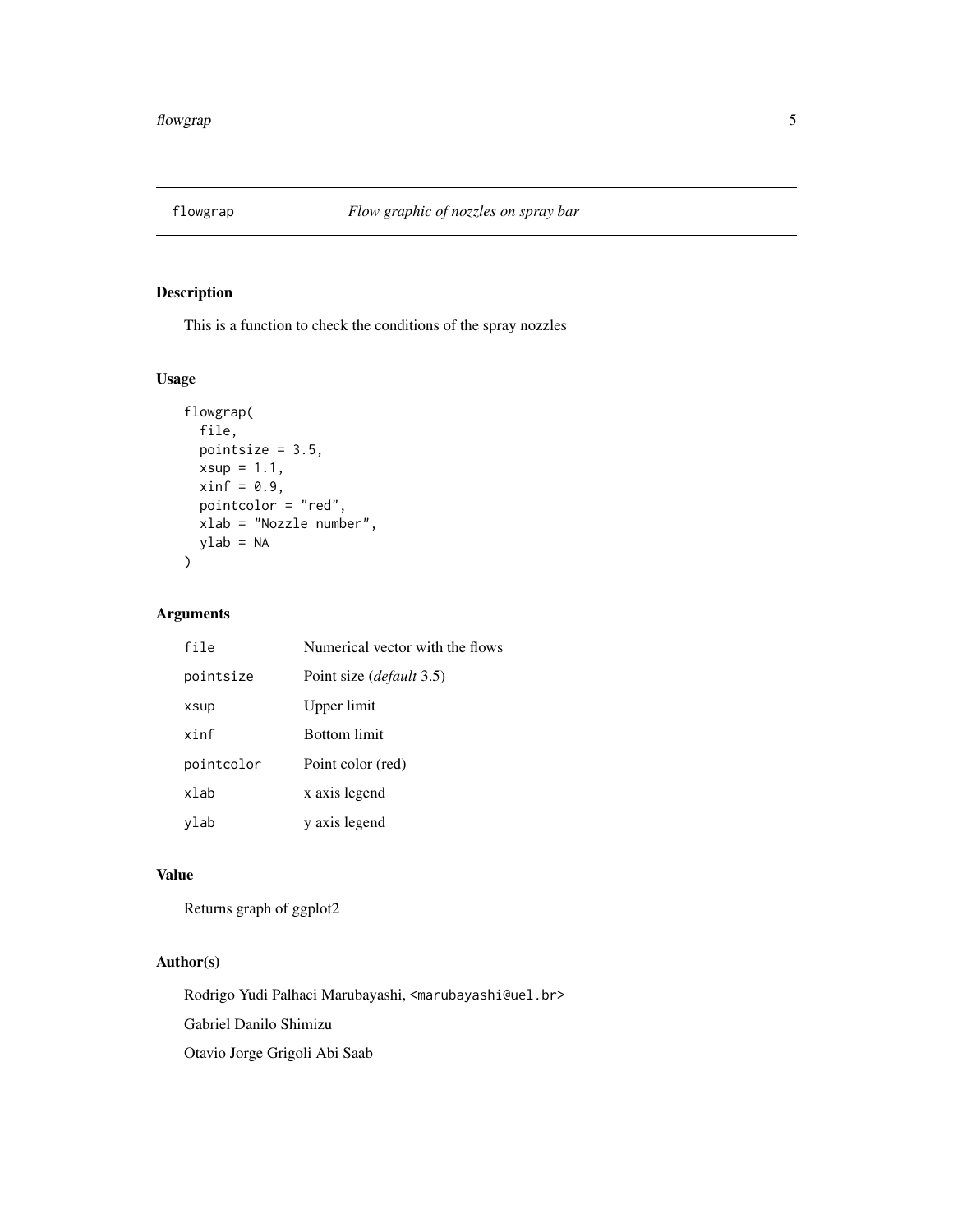#### <span id="page-5-0"></span>References

ANDEF Associacao Nacional de Defesa Vegetal. Manual de tecnologia de aplicacao de produtos fitossanitarios. Campinas: Linea Creativa, 2004. 50p.

BOLLER, W.; RAETANO, C. G. Bicos e pontas de pulverizacao de energia hidraulica, regulagens e calibracao de pulverizadores de barras. In: ANTUNIASSI, U. R.; BOLLER, W. (Organizadores). Tecnologia de aplicacao para culturas anuais. Passo Fundo: Aldeia Norte; Botucatu: FEPAF, 2011. p.51-82.

SPRAYING SYSTEMS CO. Catalogo 51A-PT - Produtos de pulverizacao para agricultura. Wheaton: Spraying Systems Co., 2014. 160p.

#### Examples

```
resp=c(881,854,865,876,906.3,
874.7,868.3,878.7,872.7,901.7,
823.3,889.7,861.3,900.3,890.3,
886.7,916.7,872,912.7,894)
flowgrap(resp)
# flowgrap("file.xlsx")
```
<span id="page-5-1"></span>flowpres *Flow calculation as a function of working pressure*

## Description

This is a function to determine the flow rate of a spray nozzle as a function of the working pressure

#### Usage

flowpres(q1, q2, p1, p2)

#### Arguments

| -a1 | Nozzle flow $1$ (L/min) |
|-----|-------------------------|
| q2  | Nozzle flow $2(L/min)$  |
| p1  | Nozzle pressure 1 (bar) |
| p2  | Nozzle pressure 2 (bar) |

## Details

Nozzle flow 1:

$$
q1 = \frac{\sqrt{p1}}{\sqrt{p2}} * q2
$$

Nozzle flow 2:

$$
q2 = \frac{q1}{\frac{\sqrt{p1}}{\sqrt{p2}}}
$$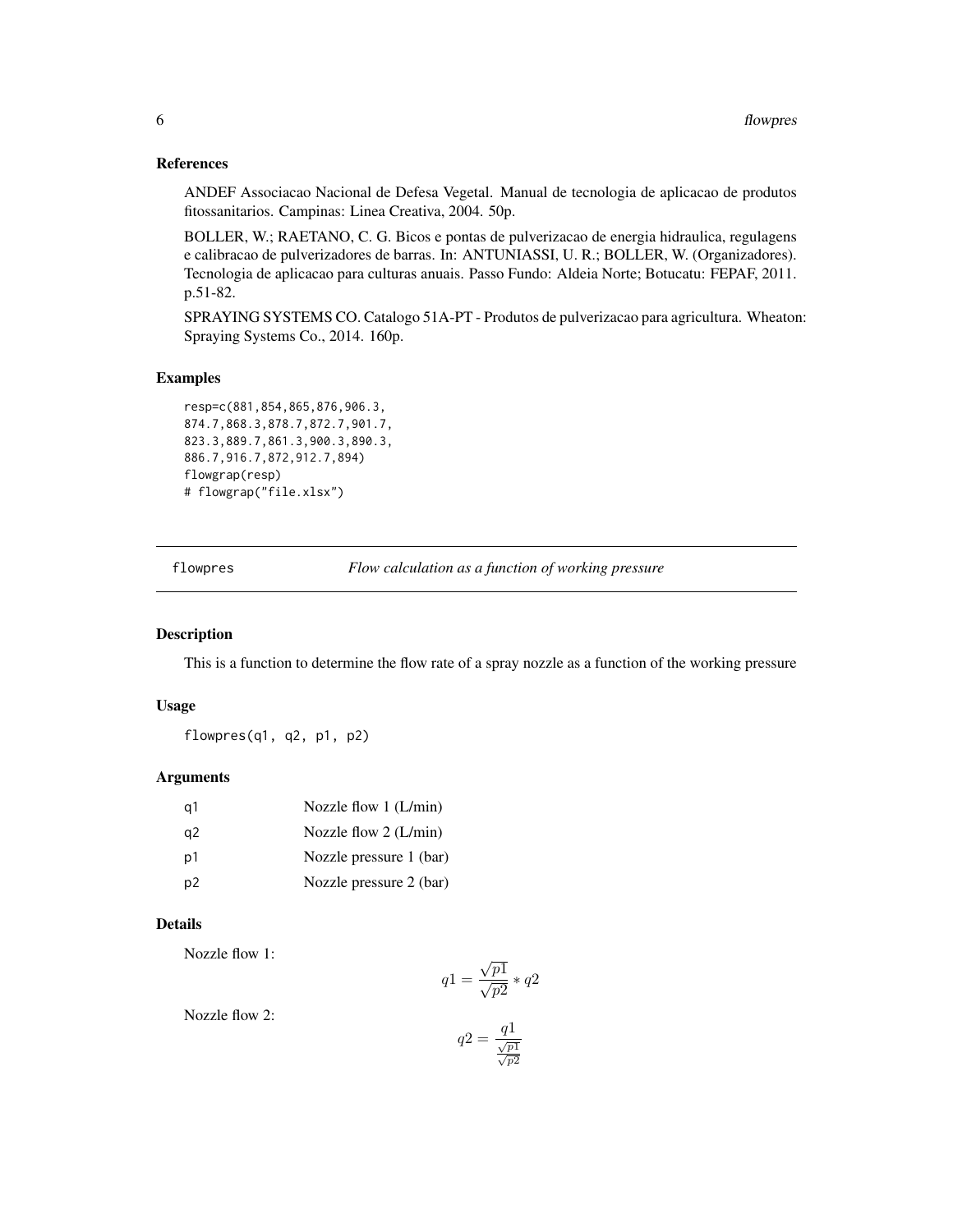#### <span id="page-6-0"></span>flowrat 7 and 7 and 7 and 7 and 7 and 7 and 7 and 7 and 7 and 7 and 7 and 7 and 7 and 7 and 7 and 7 and 7 and 7 and 7 and 7 and 7 and 7 and 7 and 7 and 7 and 7 and 7 and 7 and 7 and 7 and 7 and 7 and 7 and 7 and 7 and 7 an

Nozzle pressure 1:

$$
p1=(\sqrt{p2}*\frac{q1}{q2})^2
$$

Nozzle pressure 2:

$$
p2 = \big(\frac{\sqrt{p1}}{\left(\frac{q1}{q2}\right)}\big)^2
$$

## Value

Returns values of flow (L/min) or pressure (bar)

## Author(s)

Rodrigo Yudi Palhaci Marubayashi, <marubayashi@uel.br>

Gabriel Danilo Shimizu

Otavio Jorge Grigoli Abi Saab

#### References

ANDEF Associacao Nacional de Defesa Vegetal. Manual de tecnologia de aplicacao de produtos fitossanitarios. Campinas: Linea Creativa, 2004. 50p.

BOLLER, W.; RAETANO, C. G. Bicos e pontas de pulverizacao de energia hidraulica, regulagens e calibracao de pulverizadores de barras. In: ANTUNIASSI, U. R.; BOLLER, W. (Organizadores). Tecnologia de aplicacao para culturas anuais. Passo Fundo: Aldeia Norte; Botucatu: FEPAF, 2011. p.51-82.

SPRAYING SYSTEMS CO. Catalogo 51A-PT - Produtos de pulverizacao para agricultura. Wheaton: Spraying Systems Co., 2014. 160p.

## See Also

## [flowrat](#page-6-1) [product](#page-11-1)

## Examples

flowpres(q1=NA,q2=0.80,p1=1.00,p2=2.80) flowpres(q1=0.48,q2=0.80,p1=1.00,p2=NA)

<span id="page-6-1"></span>

flowrat *Calculation of required spray nozzle flow*

## Description

This is a function to determine the required flow rate of a spray nozzle

#### Usage

flowrat( $Q$ ,  $q$ ,  $V$ ,  $W = 50$ )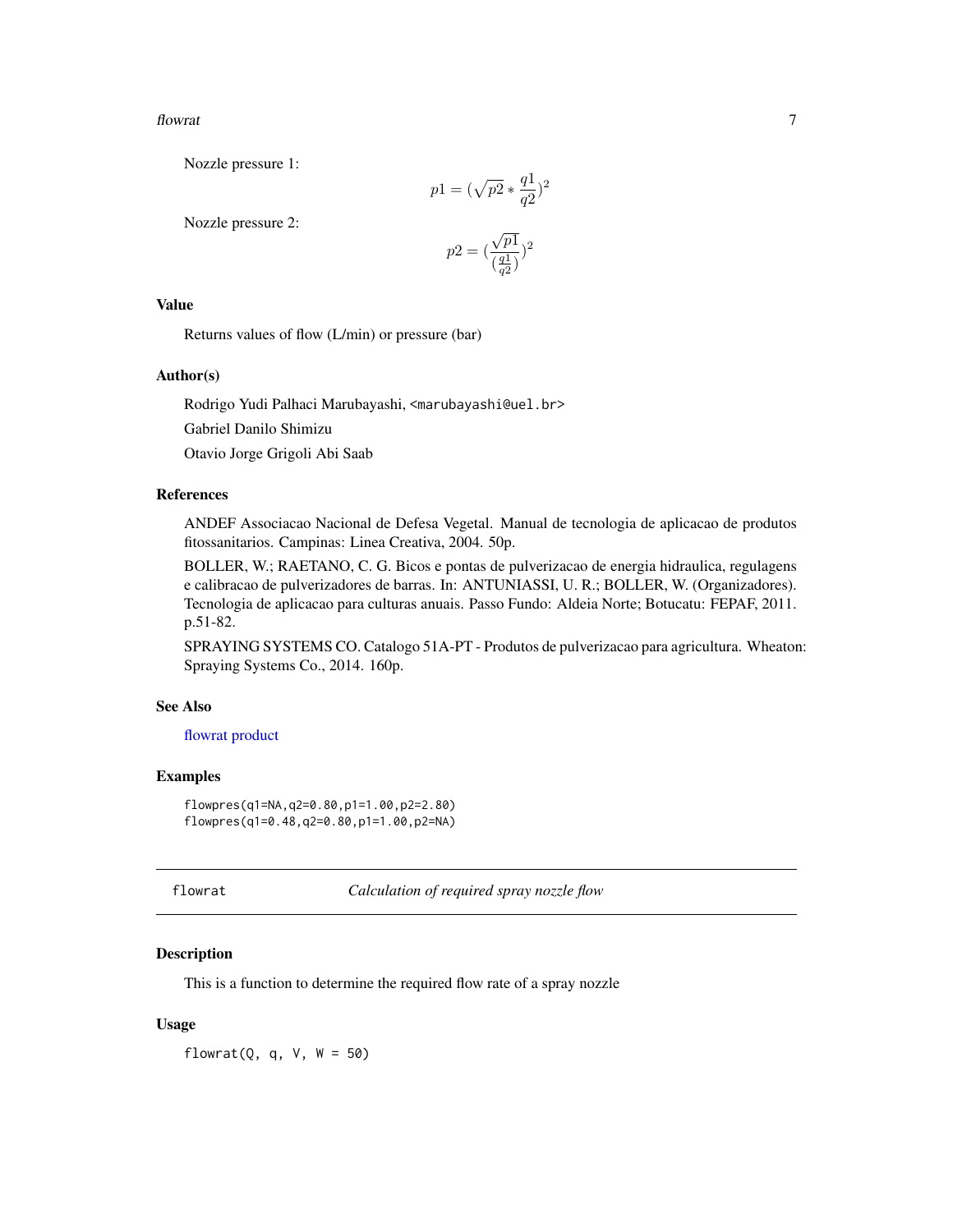8 flowrat the state of the state of the state of the state of the state of the state of the state of the state of the state of the state of the state of the state of the state of the state of the state of the state of the

#### **Arguments**

|   | Application rate (L/ha)            |
|---|------------------------------------|
|   | Nozzle flow $(L/min)$              |
|   | Sprayer speed (km/h)               |
| W | Spacing between spray nozzles (cm) |

#### Details

Application rate (L/ha):

$$
Q = \frac{60000 \cdot q}{V \cdot W}
$$

Nozzle flow (L/min):

$$
q = \frac{Q*(V*W)}{60000}
$$

Sprayer speed (km/h):

$$
V = \frac{\frac{60000 \ast q}{Q}}{W}
$$

Spacing between spray nozzles (m):

$$
W = \frac{\frac{60000 \ast q}{Q}}{V}
$$

#### Value

Returns values for flow, application rate, sprayer speed, spacing between spray tips

#### Note

60000 Units conversion factor

#### Author(s)

Rodrigo Yudi Palhaci Marubayashi, <marubayashi@uel.br>

Gabriel Danilo Shimizu

Otavio Jorge Grigoli Abi Saab

#### References

ANDEF Associacao Nacional de Defesa Vegetal. Manual de tecnologia de aplicacao de produtos fitossanitarios. Campinas: Linea Creativa, 2004. 50p.

BOLLER, W.; RAETANO, C. G. Bicos e pontas de pulverizacao de energia hidraulica, regulagens e calibracao de pulverizadores de barras. In: ANTUNIASSI, U. R.; BOLLER, W. (Organizadores). Tecnologia de aplicacao para culturas anuais. Passo Fundo: Aldeia Norte; Botucatu: FEPAF, 2011. p.51-82.

SPRAYING SYSTEMS CO. Catalogo 51A-PT - Produtos de pulverizacao para agricultura. Wheaton: Spraying Systems Co., 2014. 160p.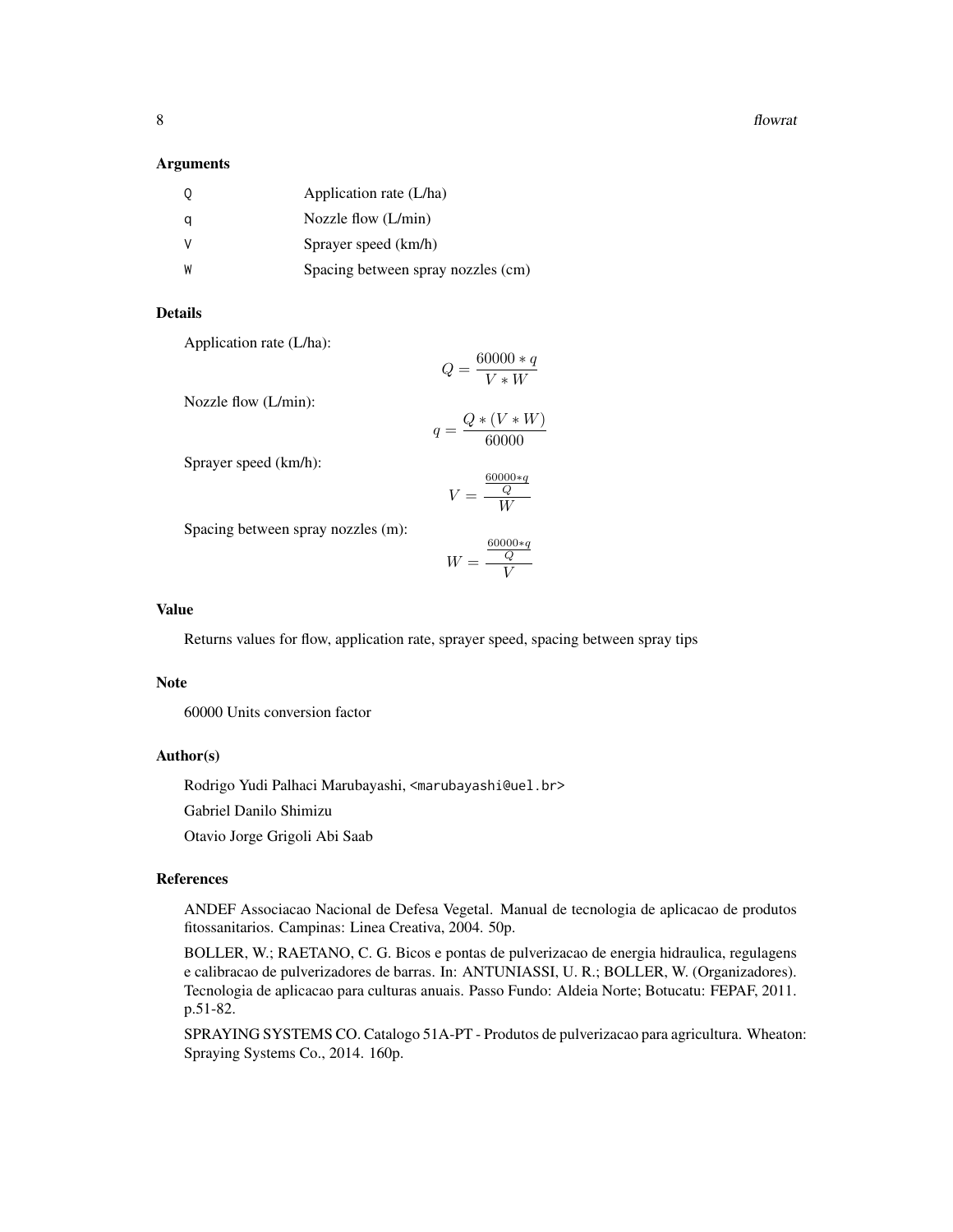#### <span id="page-8-0"></span>markblue 90 and 1992 and 1993 and 1993 and 1993 and 1993 and 1993 and 1993 and 1993 and 1993 and 1993 and 1993

## See Also

[flowpres](#page-5-1) [product](#page-11-1)

## Examples

flowrat( $Q = 190, q = NA, V = 10, W = 50$ )

<span id="page-8-1"></span>markblue *Spray deposit (glowing blue marker)*

## Description

This is a function to determine spray deposit using bright blue marker and then after performing tests of assumptions, analysis of variance and comparison of means

#### Usage

markblue( d1, d2, vl, ci,  $ncu2 = 1$ ,  $n$ trat $2 = 2$ ,  $nrep2 = 3$ ,  $n$ resp2 = 5,  $naf2 = 6$ , analysis =  $TRUE$ , design = "DIC", transf =  $1$ , quali = TRUE,  $grav = 1,$ test = "parametric",  $mcomp = "tukey",$ ylab = expression(mu  $\sim$  cm^2), save.xlsx = FALSE )

## Arguments

| d1   | Curved worksheet                                    |
|------|-----------------------------------------------------|
| d2   | Experiment worksheet                                |
| vl   | Wash volume (mL)                                    |
| сi   | Initial marker concentration                        |
| ncu2 | Column referring to the curve <i>(default</i> is 1) |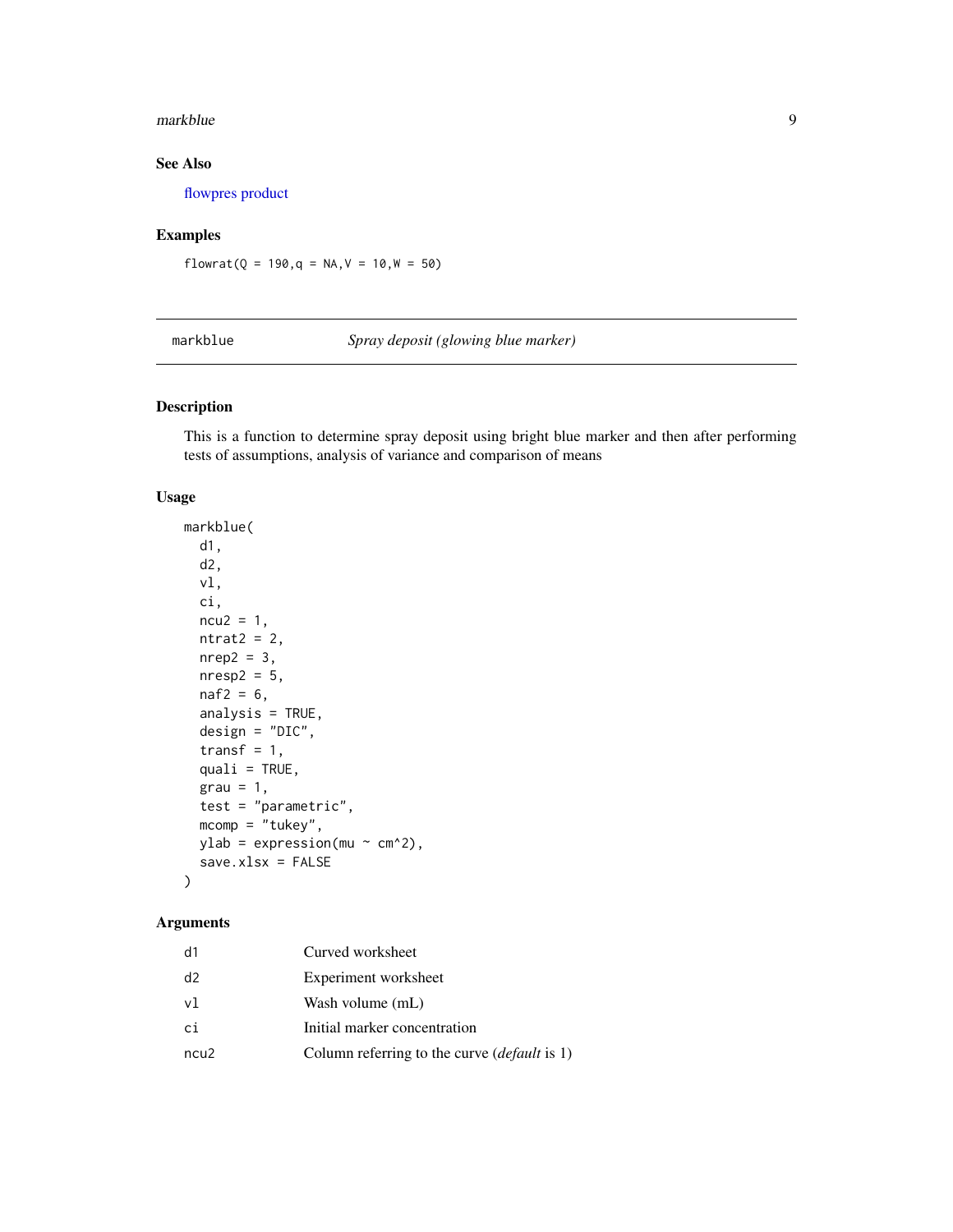<span id="page-9-0"></span>10 markblue

| ntrat2    | Column referring to treatment                                   |
|-----------|-----------------------------------------------------------------|
| nrep2     | Column referring to repetition                                  |
| nresp2    | Column referring to absorbance                                  |
| naf2      | Sheet area (cm2)                                                |
| analysis  | Perform statistical analysis                                    |
| design    | Experiment design                                               |
| transf    | Data transformation                                             |
| quali     | Qualitative or quantitative treatment ( <i>default</i> is TRUE) |
| grau      | degree of the polynomial (when treatment is quantitative)       |
| test      | Parametric or Nonparametric ( <i>default</i> is "parametric")   |
| mcomp     | Mean comparison test <i>(default</i> is "tukey")                |
| ylab      | y axis name ( <i>default</i> is expression(mu~cm^2))            |
| save.xlsx | Want to export in excel format <i>(default</i> is FALSE)        |

#### Value

Returns the comparison between the treatments of the experiment

## Note

Curve name on the curve worksheet (d1) must be the same as the curve name on the experiment worksheet (d2)

## Author(s)

Rodrigo Yudi Palhaci Marubayashi, <marubayashi@uel.br> Gabriel Danilo Shimizu Otavio Jorge Grigoli Abi Saab

#### References

No reference

## See Also

[markmet](#page-10-1)

## Examples

```
data("example_markbluecurve")
data("example_markblue")
markblue(d1=example_markbluecurve,
         d2=example_markblue,
         vl=20,
         ci=1500,
         ncu2 = 1,
```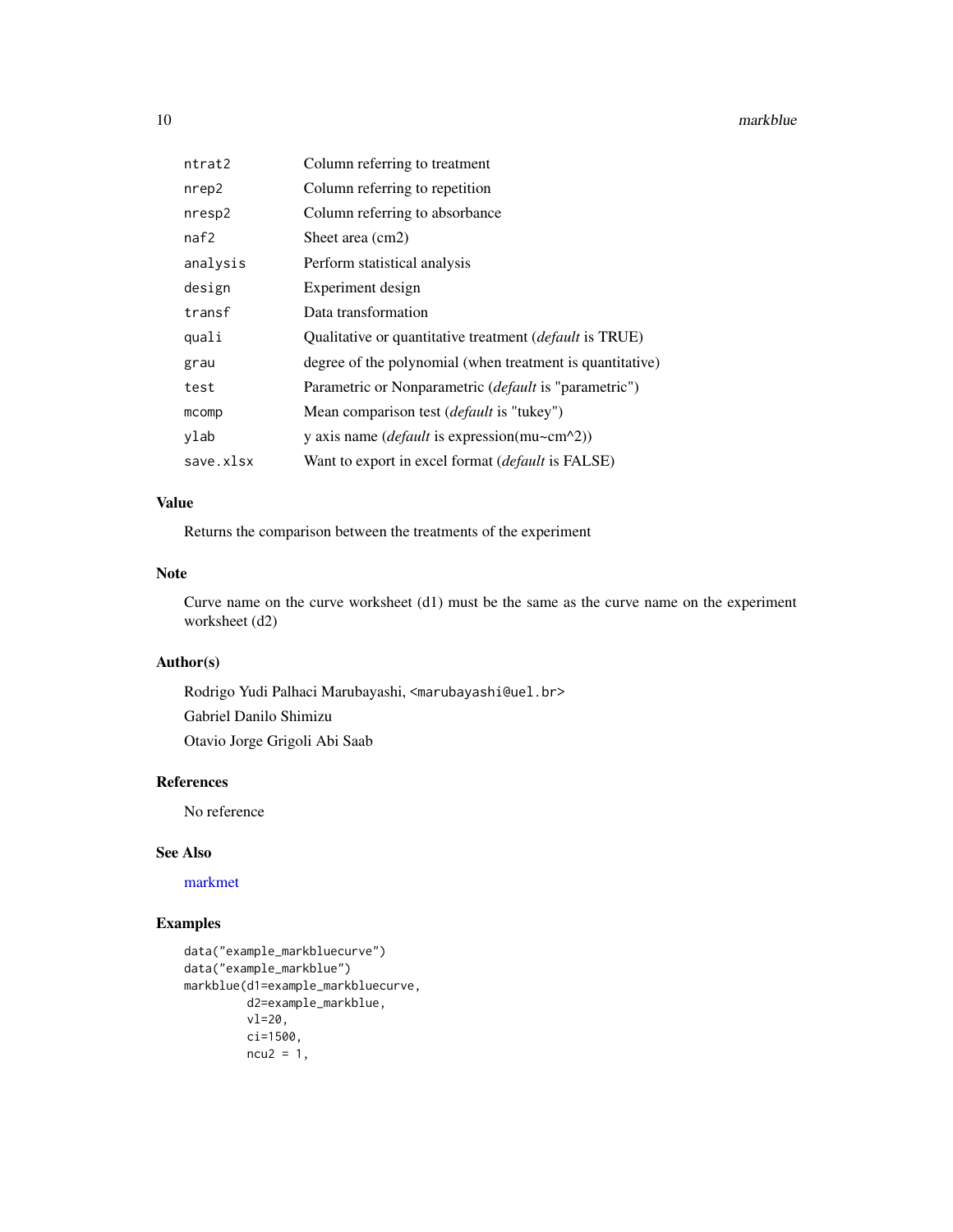#### <span id="page-10-0"></span>markmet the contract of the contract of the contract of the contract of the contract of the contract of the contract of the contract of the contract of the contract of the contract of the contract of the contract of the co

```
ntrat2 = 2,
nrep2 = 3,
nresp2 = 4,
naf2 = 5)
```
<span id="page-10-1"></span>markmet *Spray deposit (metallic marker)*

## Description

This is a function to determine spray deposit using metallic markers and then after performing tests of assumptions, analysis of variance and comparison of means

## Usage

```
markmet(
 ppm,
 white,
 VL,
  AL,
  analysis = TRUE,
  trat,
 block,
  design = "DIC",
  transf = 1,
  quali = TRUE,
 grav = 1,test = "parametric",
 mcomp = "tukey",ylab = expression(mu \sim cm^2),
  save.xlsx = FALSE
)
```
## Arguments

| ppm      | Concentração                                                   |
|----------|----------------------------------------------------------------|
| white    | White reading                                                  |
| VL       | Wah volume (mL)                                                |
| AL       | blade area (cm2)                                               |
| analysis | Perform statistical analysis                                   |
| trat     | Vector with treatment                                          |
| block    | Vector with block (if design $=$ "DBC")                        |
| design   | Experiment design                                              |
| transf   | Data transformation                                            |
| quali    | Qualitative or quantitative treatment <i>(default</i> is TRUE) |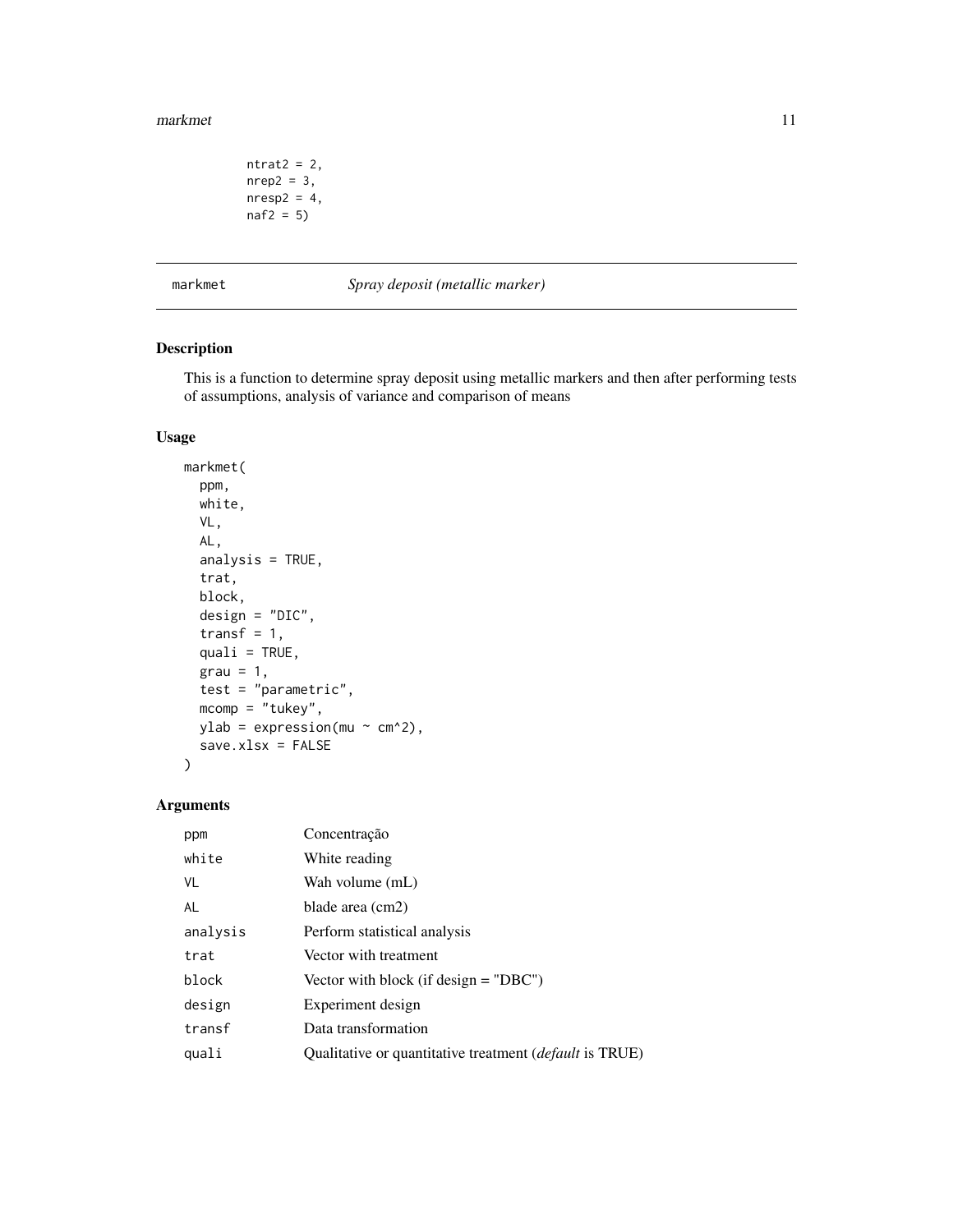<span id="page-11-0"></span>12 product the product of the set of the product of the product of the product of the product of the product of the product of the product of the product of the product of the product of the product of the product of the p

| grau      | degree of the polynomial (when treatment is quantitative)    |
|-----------|--------------------------------------------------------------|
| test      | Parametric or Nonparametric <i>(default is "parametric")</i> |
| mcomp     | Mean comparison test ( <i>default</i> is "tukey")            |
| vlab      | y axis name ( <i>default</i> is expression(mu~cm^2))         |
| save.xlsx | Want to export in excel format <i>(default</i> is FALSE)     |
|           |                                                              |

## Value

Returns the comparison between the treatments of the experiment

#### Author(s)

Rodrigo Yudi Palhaci Marubayashi, <marubayashi@uel.br> Gabriel Danilo Shimizu Otavio Jorge Grigoli Abi Saab

#### References

No reference

## See Also

[markblue](#page-8-1)

## Examples

```
library(AgroTech)
data("example_markmet")
with(example_markmet,
     markmet(ppm = ppm,
            white = 0.02,
            VL = 35,
            AL = 63.61,
            analysis = TRUE,
            trat=trat))
```
<span id="page-11-1"></span>product *Amount of phytosanitary product per spray tank*

#### Description

This is a function to determine the amount of commercial product to be placed in the sprayer tank at each fill

## Usage

product(Ct, Dose, Q)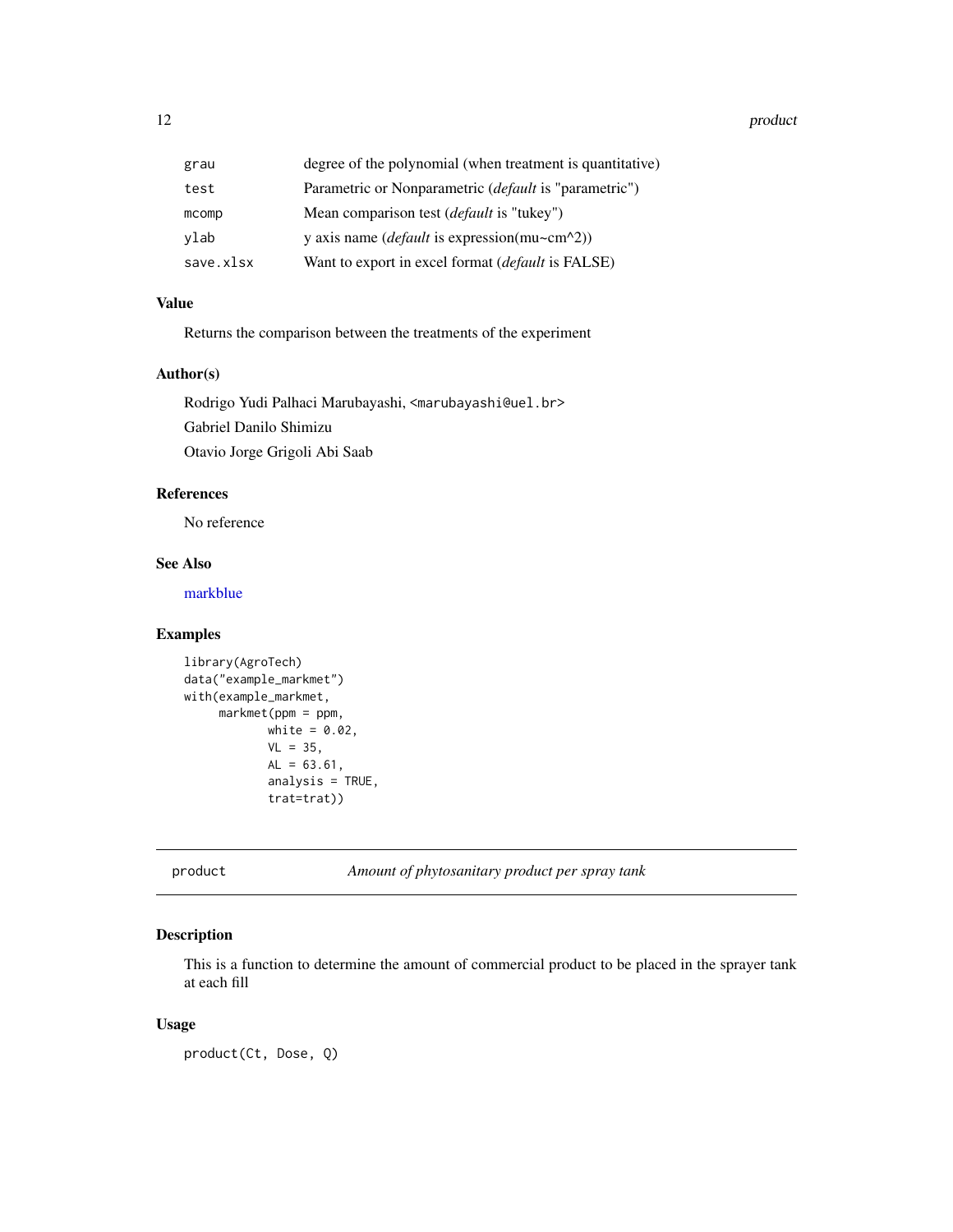#### <span id="page-12-0"></span>vartemp and the state of the state of the state of the state of the state of the state of the state of the state of the state of the state of the state of the state of the state of the state of the state of the state of th

#### **Arguments**

| Ct.  | Spray tank volumetric capacity $(L)$                  |
|------|-------------------------------------------------------|
| Dose | Product dose to be applied (L/ha, mL/ha, kg/ha, g/ha) |
| - 0  | Application rate (L/ha)                               |

## Value

Returns values for amount of product (L or kg)

#### Author(s)

Rodrigo Yudi Palhaci Marubayashi, <marubayashi@uel.br>

Gabriel Danilo Shimizu

Otavio Jorge Grigoli Abi Saab

#### References

ANDEF Associacao Nacional de Defesa Vegetal. Manual de tecnologia de aplicacao de produtos fitossanitarios. Campinas: Linea Creativa, 2004. 50p.

BOLLER, W.; RAETANO, C. G. Bicos e pontas de pulverizacao de energia hidraulica, regulagens e calibracao de pulverizadores de barras. In: ANTUNIASSI, U. R.; BOLLER, W. (Organizadores). Tecnologia de aplicacao para culturas anuais. Passo Fundo: Aldeia Norte; Botucatu: FEPAF, 2011. p.51-82.

SPRAYING SYSTEMS CO. Catalogo 51A-PT - Produtos de pulverizacao para agricultura. Wheaton: Spraying Systems Co., 2014. 160p.

#### See Also

[flowpres](#page-5-1) [flowrat](#page-6-1)

## Examples

 $product(Ct = 800, Bose = 200,Q = 100)$ 

vartemp *Temporal variability graph of weather conditions*

#### Description

This is a function to check weather conditions in agricultural spraying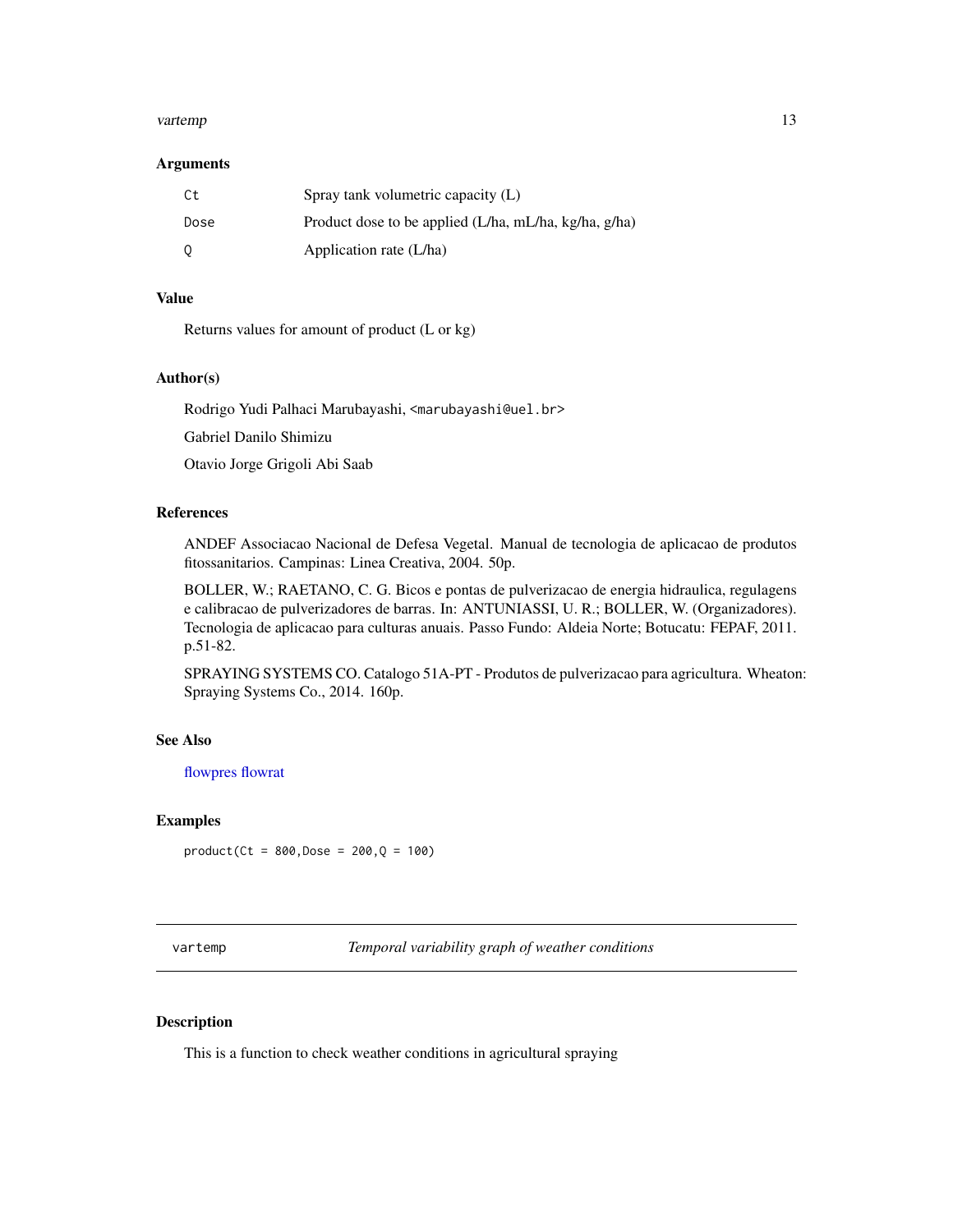#### 14 vartempo and the set of the set of the set of the set of the set of the set of the set of the set of the set of the set of the set of the set of the set of the set of the set of the set of the set of the set of the set

## Usage

```
vartemp(
  file,
  nx = 1,ny = 2,variable = NA,
  ylab = "Dependent",
  xlab = "Independent",
  size.text = 12,
  size.title = 12,
  size.strip = 12,
  size.lty = 0.7\mathcal{L}
```
## Arguments

| file       | Excel file (xlsx)                  |
|------------|------------------------------------|
| nx         | Time                               |
| ny         | Weather conditions                 |
| variable   | Variable name                      |
| ylab       | y axis (Dependent)                 |
| xlab       | x axis (Independent)               |
| size.text  | Size text <i>(default</i> is 12)   |
| size.title | Size title <i>(default</i> is 12)  |
| size.strip | Size strip ( <i>default</i> is 12) |
| size.ltv   | Size line <i>(default</i> is 0.7)  |

#### Value

Returns graph of ggplot2

## Author(s)

Rodrigo Yudi Palhaci Marubayashi, <marubayashi@uel.br> Gabriel Danilo Shimizu Otavio Jorge Grigoli Abi Saab

## References

No reference

## Examples

```
data("example_meteorological")
vartemp(example_meteorological)
```